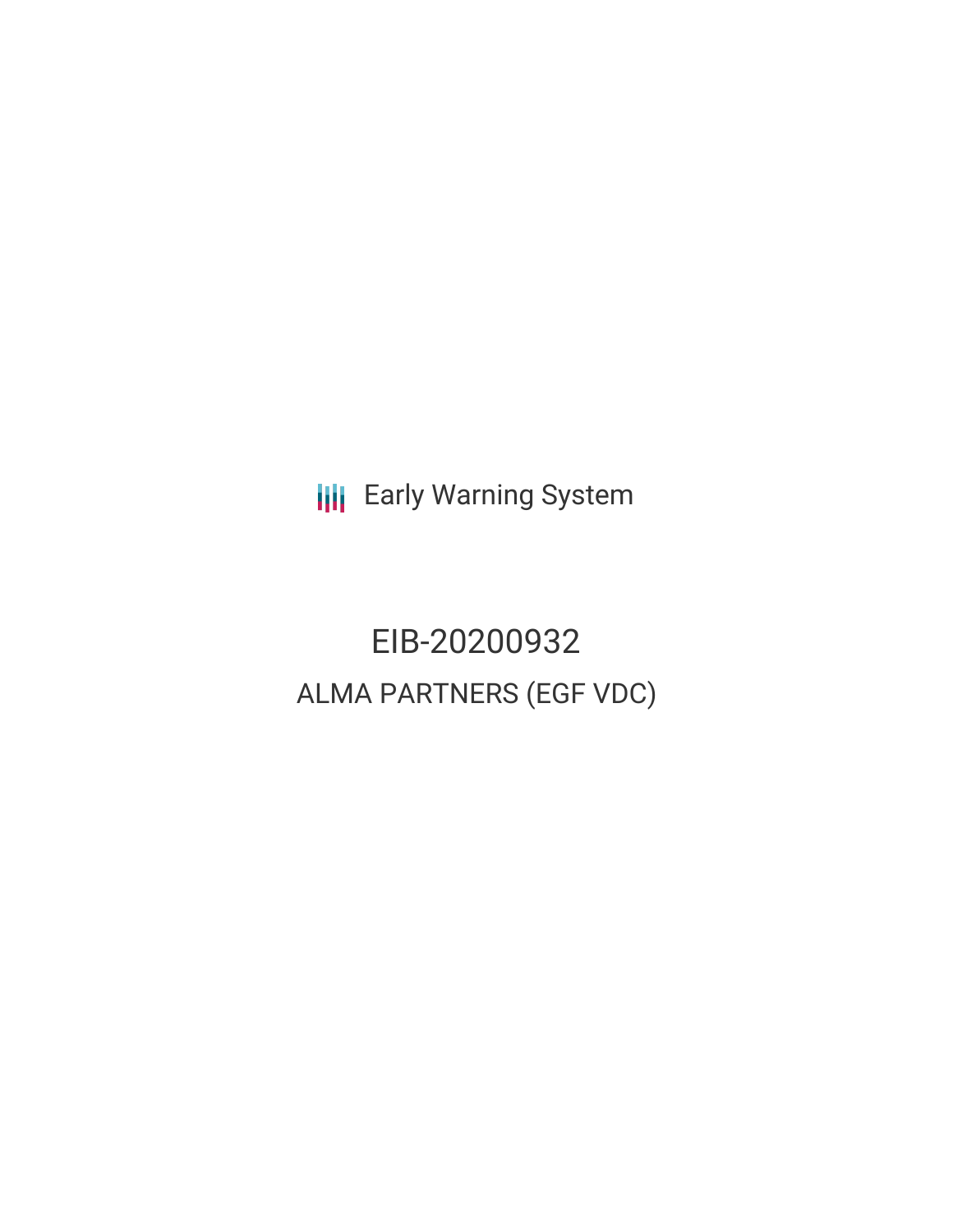#### **Quick Facts**

| <b>Countries</b>               | Luxembourg                                        |
|--------------------------------|---------------------------------------------------|
| <b>Financial Institutions</b>  | European Investment Bank (EIB)                    |
| <b>Status</b>                  | Approved                                          |
| <b>Bank Risk Rating</b>        | U                                                 |
| <b>Voting Date</b>             | 2021-12-22                                        |
| <b>Borrower</b>                | ALMA GROWTH PARTNERS GP SARL, ALMA I ADVISORY LTD |
| <b>Sectors</b>                 | Industry and Trade                                |
| <b>Investment Type(s)</b>      | Loan                                              |
| <b>Investment Amount (USD)</b> | \$36.33 million                                   |
| <b>Project Cost (USD)</b>      | $$66.44$ million                                  |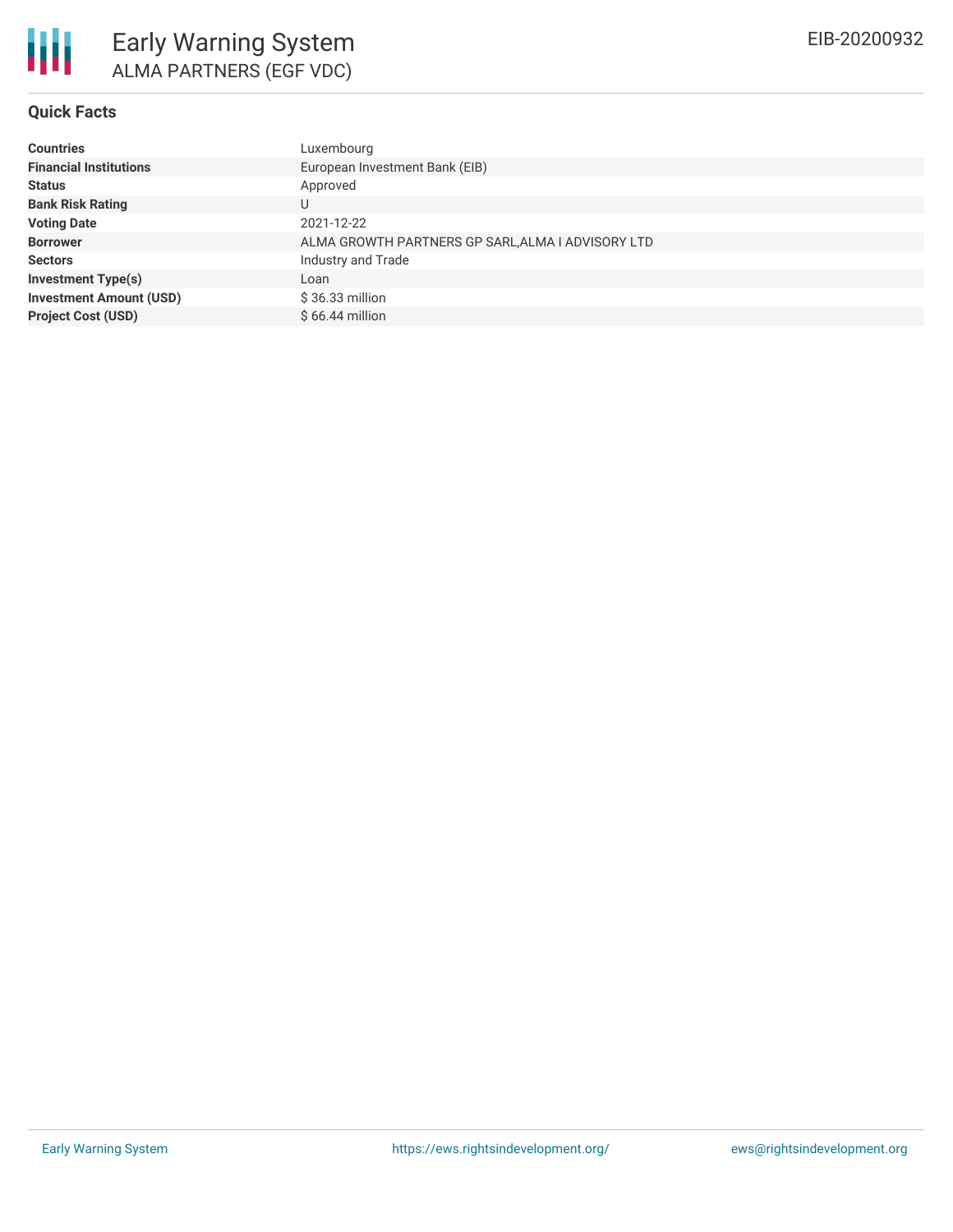

## **Project Description**

According to the bank website, Alma is a newly established fund in Luxembourg (in the legal form of a Reserved Alternative Investment Fund (RAIF)) led by a first-time team, coming from Kreos. The EIB will establish a venture debt co-invest platform with Alma to support investments and working capital needs of small and medium-sized enterprises (SMEs) established in the EU.

The EIB investment aims to provide financing for growing and innovative SMEs and support their recovery in the aftermath of the COVID-19 crisis.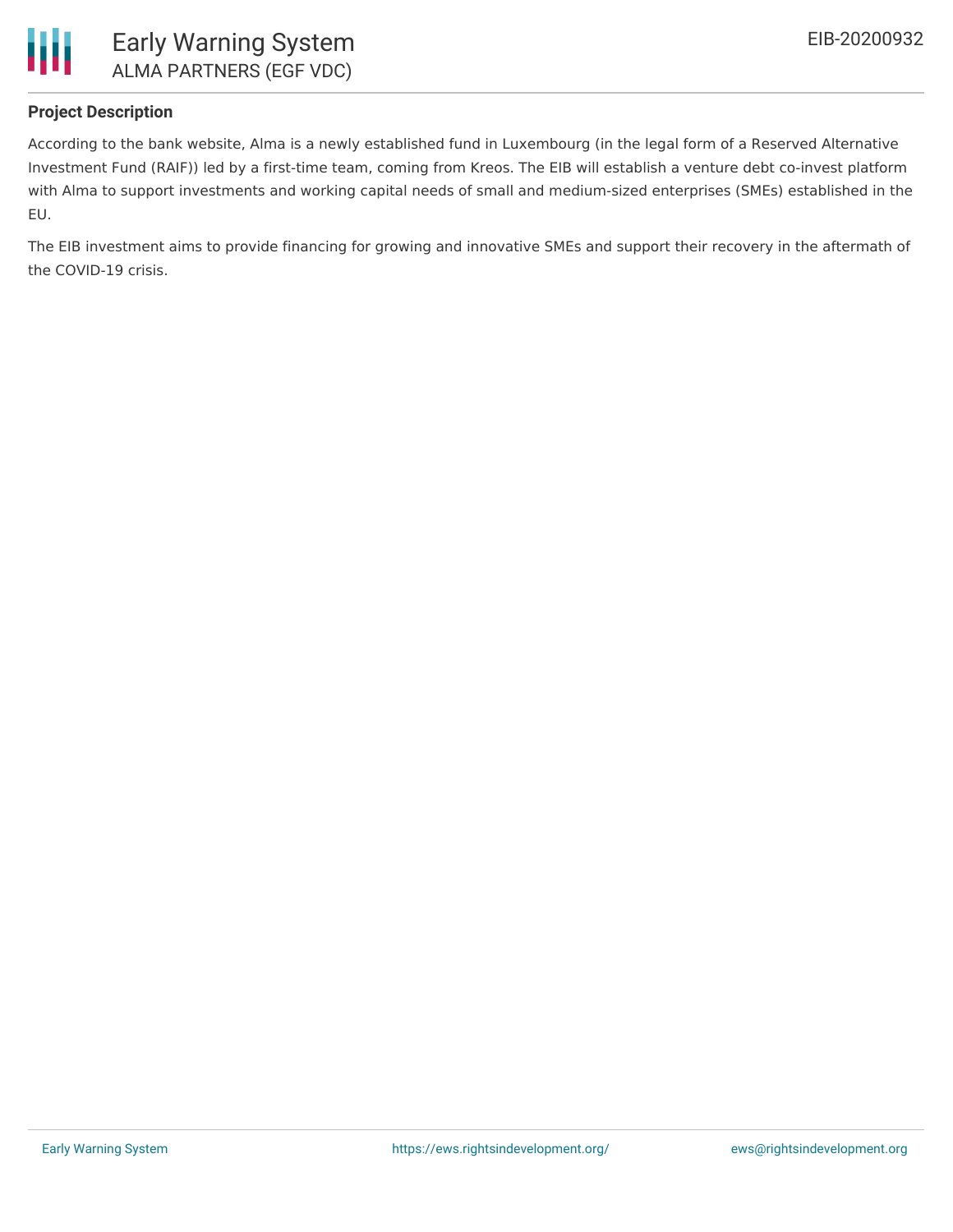

### **Investment Description**

European Investment Bank (EIB)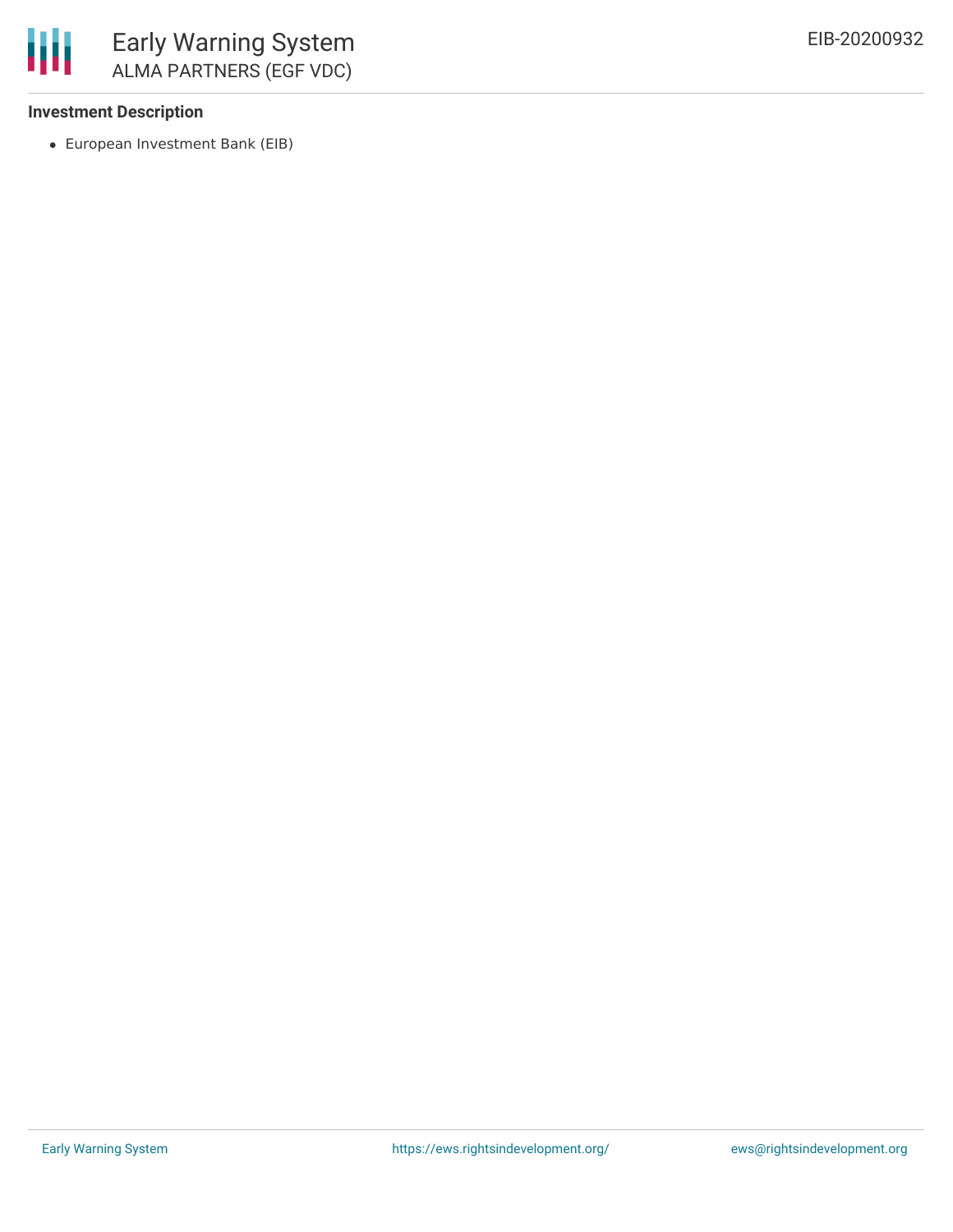## **Contact Information**

#### ACCESS TO INFORMATION

You can submit an information request for project information at: https://www.eib.org/en/infocentre/registers/requestform/request-form-default.htm

#### ACCOUNTABILITY MECHANISM OF EIB

The EIB Complaints Mechanism is designed to facilitate and handle complaints against the EIB by individuals, organizations or corporations affected by EIB activities. When exercising the right to lodge a complaint against the EIB, any member of the public has access to a two-tier procedure, one internal - the Complaints Mechanism Office - and one external - the European Ombudsman. A complaint can be lodged via a written communication addressed to the Secretary General of the EIB, via email to the dedicated email address: complaints@eib.org, by completing the online complaint form available at the following address: http://www.eib.org/complaints/form via fax or delivered directly to the EIB Complaints Mechanism Division, any EIB local representation office or any EIB staff. For further details, check:

http://www.eib.org/attachments/strategies/complaints\_mechanism\_policy\_en.pdf

When dissatisfied with a complaint to the EIB Complaints Mechanism, citizens can then turn towards the European Ombudsman. A memorandum of Understanding has been signed between the EIB and the European Ombudsman establishes that citizens (even outside of the EU if the Ombudsman finds their complaint justified) can turn towards the Ombudsman on issues related to 'maladministration' by the EIB. Note that before going to the Ombudsman, an attempt must be made to resolve the case by contacting the EIB. In addition, the complaint must be made within two years of the date when the facts on which your complaint is based became known to you. You can write to the Ombudsman in any of the languages of the European Union. Additional details, including filing requirements and complaint forms, are available at: http://www.ombudsman.europa.eu/atyourservice/interactiveguide.faces